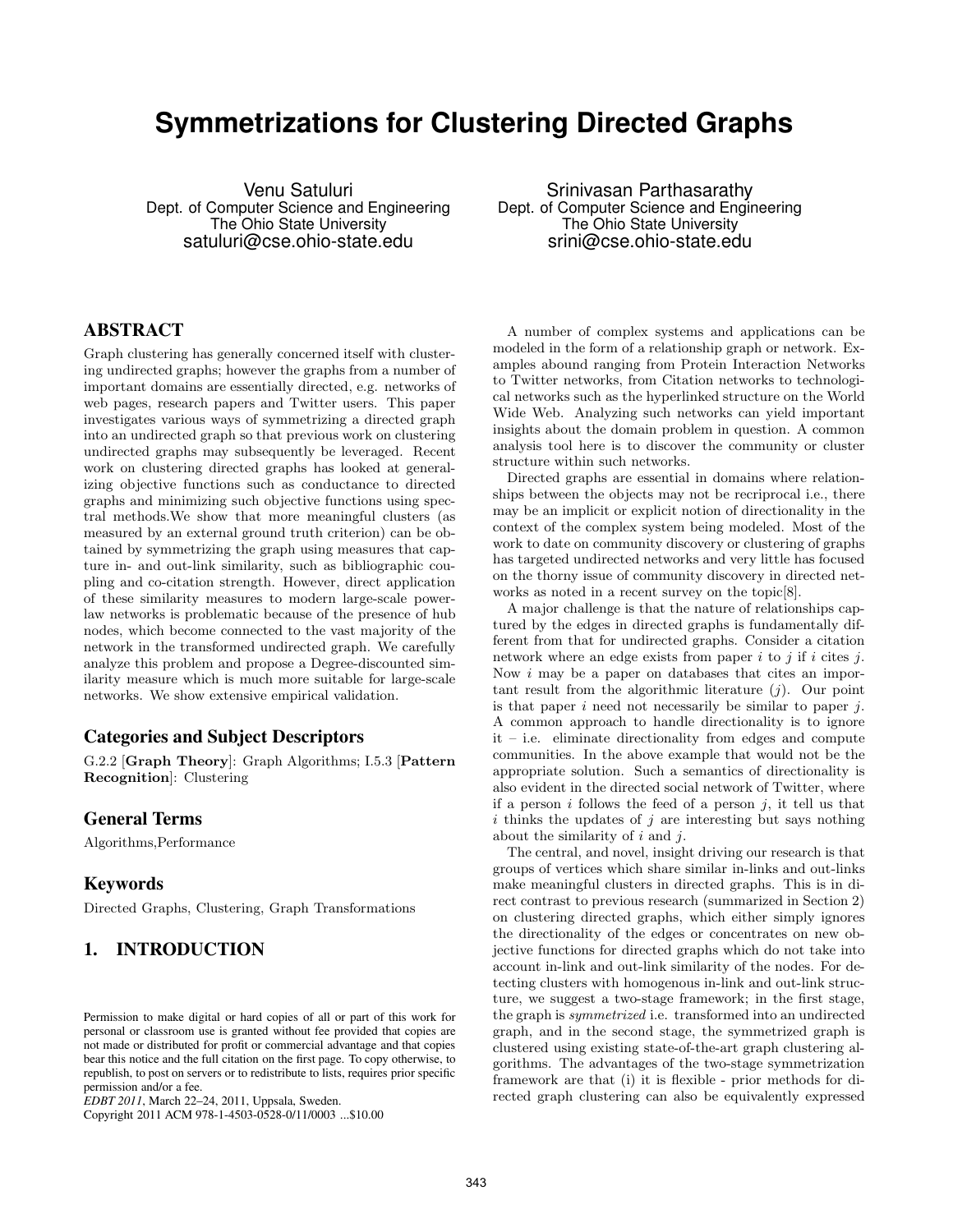in this framework, (ii) it makes the underlying assumptions about which kinds of nodes should be clustered together explicit (i.e. the implicit similarity measure being used in the clustering), and (iii) it allows us to leverage the progress made in (undirected) graph clustering algorithms. We propose two novel symmetrization methods, *Bibliomet*ric and Degree-discounted. Bibliometric symmetrization sets the similarity between a pair of nodes as being the number of common in- and out-links between the two nodes. However, this approach does not work well with large scale power-law graphs, since the hub nodes in such graphs introduce many spurious connections in the symmetrized graph. To alleviate this problem, we propose Degree-discounted symmetrization which discounts the contribution of nodes according to their degree, and therefore eliminates or downweights such hubinduced connections in the symmetrized graph.

We perform evaluation on four real datasets, three of which (Wikipedia, LiveJournal and Flickr) have million plus nodes, and two (Wikipedia,Cora) of which have dependable ground truth for evaluating the resulting clusters. We examine the characteristics of the different symmetrized graphs in terms of their suitableness for subsequent clustering. Our proposed Degree-discounting symmetrization approach achieves a 22% improvement in F scores over a state-of-the-art directed spectral clustering algorithm on the Cora dataset, and furthermore is two orders of magnitude faster. The degree-discounting symmetrization is also shown to enable clustering that is at least 4-5 times faster than other symmetrizations on our large scale datasets, as well as enabling a 12% qualitative improvement in Wikipedia. We also show examples of the clusters that our symmetrization enables recovery of in the Wikipedia dataset; such clusters validate our claim that interconnectivity is not the only criterion for clusters in directed graphs, and that in-link and out-link similarity is important as well. Ours is, to the best of our knowledge, the first comprehensive comparison of different graph symmetrization techniques.

In summary, the contributions of our paper are as follows:

- 1. We argue and provide evidence for the merits of an explicit symmetrization-based approach to clustering directed graphs. This is in contrast to recent work which attempted to design specialized spectral algorithms with limited scalability.
- 2. We propose the Bibliometric and Degree-discounted symmetrizations that take into account in-link and out-link similarities (which existing directed graph clustering approaches do not), with Degree-discounted also appropriately downweighting the influence of hub nodes.
- 3. We extensively compare the different symmetrizations, as well as a state-of-the-art directed graph clustering algorithm, on real world networks, providing empirical evidence for the usefulness of our proposed approaches.

## **2. PRIOR WORK**

## **2.1 Normalized cuts for directed graphs**

Many popular methods for clustering undirected graphs search for subsets of vertices with low *normalized cut* [11, 18, 21] (or conductance[11], which is closely related). The normalized cut of a group of vertices  $S \subset V$  is defined as [21,

18]

$$
Ncut(S) = \frac{\sum_{i \in S, j \in \bar{S}} A(i, j)}{\sum_{i \in S} degree(i)} + \frac{\sum_{i \in S, j \in \bar{S}} A(i, j)}{\sum_{j \in \bar{S}} degree(j)} \tag{1}
$$

where A is the (symmetric) adjacency matrix and  $\bar{S} = V - S$ is the complement of S. Intuitively, groups with low normalized cut are well connected amongst themselves but are sparsely connected to the rest of the graph.

The connection between random walks and normalized cuts is as follows  $[18] : Ncut(S)$  in Equation 1 is the same as the probability that a random walk that is started in the stationary distribution will transition either from a vertex in S to a vertex in  $\overline{S}$  or vice-versa, in one step [18]

$$
Ncut(S) = \frac{Pr(S \to \bar{S})}{Pr(S)} + \frac{Pr(\bar{S} \to S)}{Pr(\bar{S})}
$$
(2)

Using the unifying concept of random walks, Equation 2 have been extended to directed graphs by Zhou et. al. [24] and Huang et. al.  $[10]$ . Let P be the transition matrix of a random walk on the directed graph, with  $\pi$  being its associated stationary distribution vector (e.g. PageRank vector) satisyfing  $\pi P = \pi$ . The probability that a random walk started in the stationary distribution traverses a particular directed edge  $u \to v$  is given by  $\pi(u)P(u, v)$ . The Ncut of a cluster S is again the probability of a random walk transitioning from S to the rest of the graph, or from the rest of the graph into  $S$  in one step:

$$
Ncut_{dir}(S) = \frac{\sum_{i \in S, j \in \bar{S}} \pi(i)P(i,j)}{\sum_{i \in S} \pi(i)} + \frac{\sum_{j \in \bar{S}, i \in S} \pi(j)P(j,i)}{\sum_{j \in \bar{S}} \pi(j)}
$$
(3)

Meila and Pentney [17] introduce a general class of weighted cut measures on graphs, called  $WCut$ , parameterized by the vectors  $T, T'$  and the matrix A:

$$
WCut(S) = \frac{\sum_{i \in S, j \in \bar{S}_a} T'(i)A(i,j)}{\sum_{i \in S} T(i)} + \frac{\sum_{j \in \bar{S}, i \in S} T'(j)A(j,i)}{\sum_{j \in \bar{S}} T(j)} \tag{4}
$$

Different NCut measures can be recovered from the above definition by plugging in different values for  $T, T'$  and  $A$ , including the definitions for  $NCut$  and  $NCut_{dir}$  given above.

All of the above work minimizes these various cut measures via spectral clustering i.e. by post-processing the eigenvectors of suitably defined Laplacian matrices. The Laplacian matrix  $\mathcal L$  for  $Ncut_{dir}$ , e.g., is given by [24, 10, 4]

$$
\mathcal{L} = I - \frac{\Pi^{1/2} P \Pi^{-1/2} + \Pi^{-1/2} P' \Pi^{1/2}}{2} \tag{5}
$$

where  $P$  is the transition matrix of a random walk, and  $\Pi$  is a diagonal matrix with  $diag(P) = \pi$ ,  $\pi$  being the stationary distribution associated with P.

## *2.1.1 Drawbacks of normalized cuts for directed graphs*

A common drawback of the above line of research is that there exist meaningful clusters which do not necessarily have a low directed normalized cut. The prime examples here are groups of vertices which do not point to one another, but all of which point a common set of vertices (which may belong to a different cluster) We present an idealized example of such situations in Figure 1, where the nodes 4 and 5 can be legitimately seen as belonging to the same cluster, and yet the  $Ncut_{dir}$  for such a cluster will be high (the probability that a random walk transitions out of the cluster  $\{4, 5\}$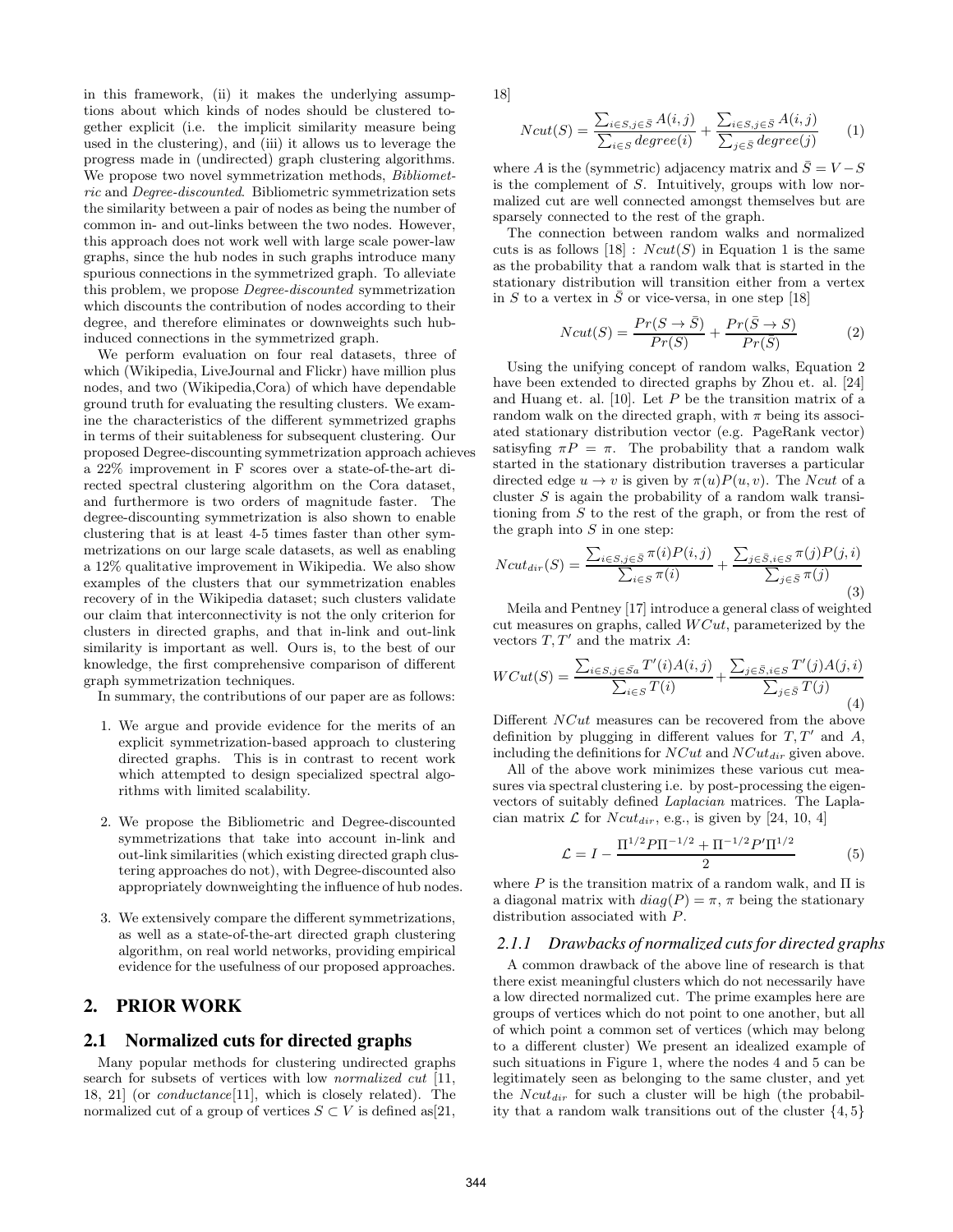

Figure 1: The nodes 4 and 5 form a natural cluster even though they don't link to one another, as they point to the same nodes and are also pointed to by the same nodes.

to the rest of the graph, or vice versa, in one step, is very high.) Such situations may be quite common in directed graphs. Consider, for example, a group of websites that belong to competing companies which serve the same market; they may be pointing to a common group of websites outside themselves (and, similarly be pointed at by a common group of websites), but may not point at one another for fear of driving customers to a competitor's website. Another example may be a group of research papers on the same topic which are written within a short span of time and therefore do not cite one another, but cite a common set of prior work and are also in the future cited by the same papers. We present real examples of such clusters in Section 5.7.

Another drawback of the above line of research is the poor scalability as a result of the dependence on spectral clustering (except for Andersen et. al. [1] who use local partitioning algorithms). We further discuss this issue in Section 3.2.

## **2.2 Bibliographic coupling and co-citation matrices**

in the field of bibliometrics, for the sake of counting the number of papers that are commonly cited by two scientific documents. It is given by  $B = AA^T$ , and  $B[i, j]$  gives the number of nodes that the nodes  $i$  and  $j$  both point to in the original directed graph with adjacency matrix A.

$$
B(i,j) = \sum_{k} A(i,k)A(j,k)
$$

$$
= \sum_{k} A(i,k)A^{T}(k,j)
$$

$$
B = AA^{T}
$$

The co-citation matrix was introduced by Small [22], again in the field of bibliometrics. It is given by  $C = A<sup>T</sup> A$ , and  $C[i, j]$  gives the number of nodes that commonly point to both  $i$  and  $j$  in the original directed graph.

## **3. GRAPH SYMMETRIZATIONS**

We adopt a two-stage approach for clustering directed graphs, schematically depicted in Figure 2. In the first stage we transform the directed graph into an undirected graph (i.e. symmetrize the directed graph) using one of different possible symmetrization methods. In the second stage, the undirected graph so obtained is clustered using one of several possible graph clustering algorithms. The advantage of this approach is that it allows a practitioner to employ a graph clustering algorithm of their choice in the second stage. For example, spectral clustering algorithms are typically state-of-the-art quality-wise, but do not scale well as eigenvector computations can be very time-consuming [5].

Under such circumstances, it is useful to be able to plug in a scalable graph clustering algorithm of our own choice, such as Graclus [5], MLR-MCL [20], Metis [12] etc. Note that it is not the objective of this paper to propose a new (undirected) graph clustering algorithm or discuss the strengths and weaknesses of existing ones; all we are saying is that whichever be the suitable graph clustering algorithm, it will fit in our framework.

Of course, the effectiveness of our approach depends crucially on the the symmetrization method. If the symmetrization itself is flawed, even a very good graph clustering algorithm will not be of much use. But do we have reason to believe that an effective symmetrization of the input directed graph is possible? We believe the answer is yes, at least if the domain in question does indeed have some cluster structure. Fundamentally a cluster is a group of objects that are similar to one another and dissimilar to objects not in the cluster. If a domain admits of clusters, this means that there must exist some reasonable similarity measure among the objects in that domain. Since similarity measures are generally symmetric (i.e.  $similarity(i, j) = similarity(j, i)$ ) and positive, defining a notion of similarity for a fixed set of input objects is equivalent to constructing an undirected graph among them, with edges between pairs of objects with non-zero similarity between them and the edge weight equal to the actual value of the similarity. In fact, our proposed degreediscounted symmetrization method can just as validly be thought of as measuring the similarity between pairs of vertices in the input directed graph.

The bibliographic coupling matrix was introduced by Kessler [13], be the resulting symmetrized undirected graph with associ-We next discuss various ways to symmetrize a directed graph. In what follows, G will the original directed graph with associated (asymmetric) adjacency matrix  $A$ .  $G_U$  will ated adjacency matrix U.

# **3.1**  $A + A^T$

The simplest way to derive an undirected graph from a directed one is via the transformation  $U = A + A^T$ . Note that this is very similar to the even simpler strategy of simply ignoring the directionality of the edges, except that in the case of pairs of nodes with directed edges in both directions, the weight of the edge in the symmetrized graph will be the sum of the weights of the two directed edges. It is important to empiricallly compare this scheme against other symmetrizations since this is the implicit symmetrization commonly used [15, 5, 17, 24].

The advantage of this method is, of course, its simplicity. On the other hand, this method will fare poorly with situations of the sort depicted in Figure 1; the nodes 4 and 5 will continue to remain unconnected in the symmetrized graph, making it impossible to cluster them together.

## **3.2 Random walk symmetrization**

Is it possible to symmetrize a directed graph  $G$  into  $G_U$ such that the directed normalized cut of a group of vertices S,  $NCut_{dir}(S)$  is equal to the (undirected) normalized cut of the same group of vertices in the symmetrized graph  $G_U$ ? The answer turns out to be yes.

Let P be the transition matrix of the random walk,  $\pi$  its associated stationary distribution, and Π is the diagonal matrix with  $\pi$  on the diagonal. Let U be the symmetric matrix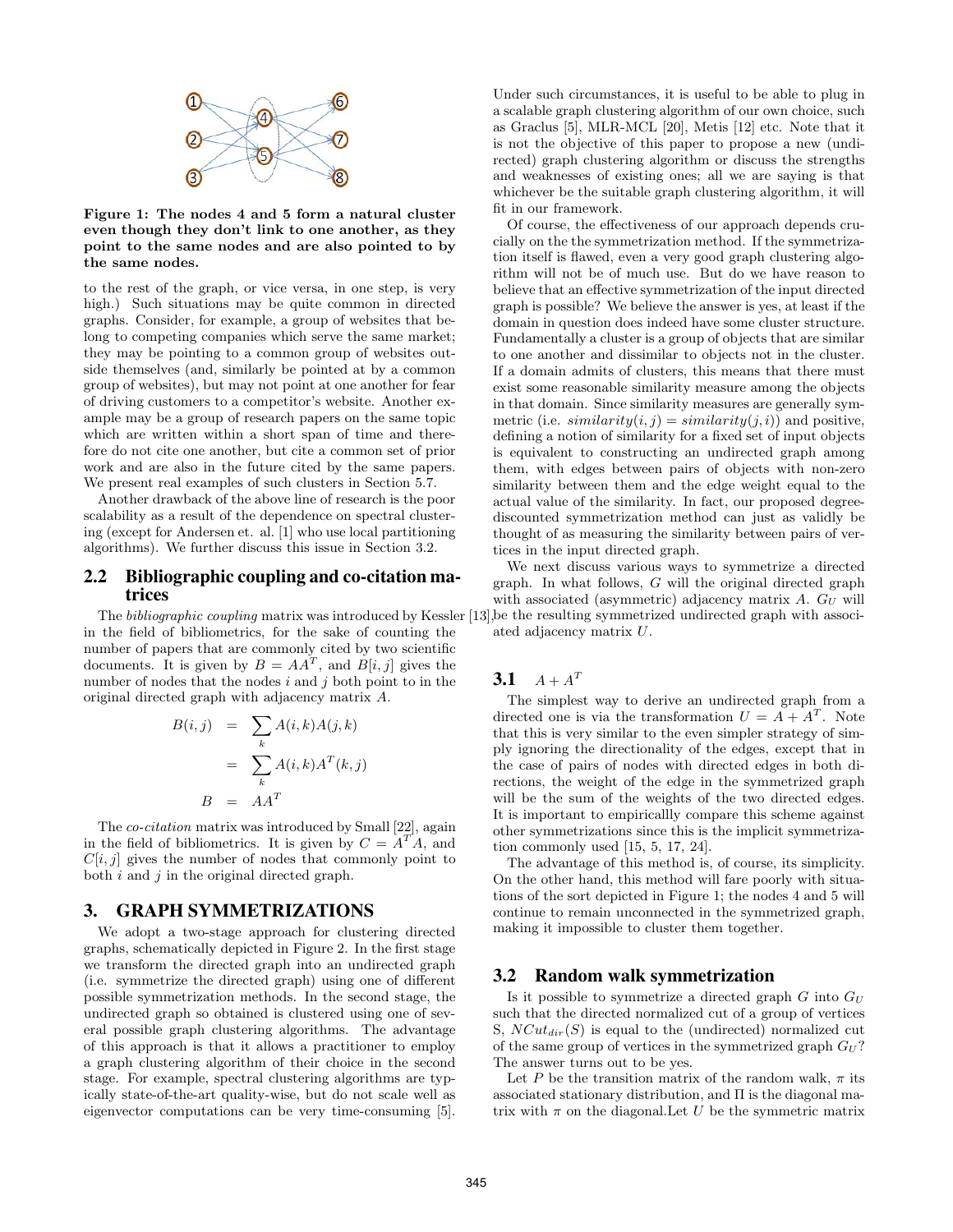

Figure 2: Schematic of our framework

such that

$$
U=\frac{\Pi P+P^T\Pi}{2}
$$

Gleich [9] showed that for the symmetrized graph  $G_U$  with associated adjacency matrix  $U$ , the (undirected) Ncut on this graph is equal to the directed Ncut on the original directed graph, for any subset of vertices S. This means that clusters with low directed ncut can be found by clustering the symmetrized graph  $G_U$ , and one can use any state-ofthe-art graph clustering for finding clusters with low ncut in  $G_U$ , instead of relying on expensive spectral clustering using the directed Laplacian (given in Eqn 5) as previous researchers have [24, 10].

The matrix  $P$  can be obtained easily enough by normalizing the rows of input adjacency matrix  $A$ , and the stationary distribution  $\pi$  can be obtained via power iterations. However, the clusters obtained by clustering  $G_U$  will still be subject to the same drawbacks that we pointed out in Section 2.1.1. Also note that this symmetrization leads to the exact same set of edges as  $A + A<sup>T</sup>$ , since P and  $P<sup>T</sup>$  have the same non-zero structure as A and  $A<sup>T</sup>$  and  $\Pi$  is a diagonal matrix. The actual weights on the edges will, of course, be different for the two methods.

#### **3.3 Bibliometric symmetrization**

One desideratum of the symmetrized graph is that edges should be present between nodes that share similar (in- or out-) links, and edges should be absent between nodes in the absence of shared (in- or out-)links. Both  $A + A<sup>T</sup>$  and Random walk symmetrization fail in this regard as they retain the exact same set of edges as in the original graph; only the directionality is dropped and, in the case of the Random walk symmetrization, weights are added to the existing edges.

The bibliographic coupling matrix  $(AA<sup>T</sup>)$  and the co-citation strength matrix  $(A^T A)$  are both symmetric matrices that help us satisfy this desideratum. Recall that  $AA<sup>T</sup>$  measures the number of common out-links between each pair of nodes, where as  $A<sup>T</sup>A$  measures the number of common inlinks. As there does not seem to be any obvious reason for leaving out either in-links or out-links, it is natural to take the sum of both matrices so as to account for both. In this case  $U = AA^T + A^T A$ , and we refer to this as bibliometric symmetrization.  $^{\rm 1}$ 

Setting  $A := A + I$  prior to the symmetrization ensures

that edges in the input graph will not be removed from the symmetrized version.

#### **3.4 Degree-discounted symmetrization**

As a consequence of the well-known fact that the degree distributions of many real world graphs follow a power law distribution [7, 3], nodes with degrees in the tens as well as in the thousands co-exist in the same graph. (This is true for both in-degrees and out-degrees.) This wide disparity in the degrees of nodes has implications for the Bibliometric symmetrization; nodes with high degrees will share a lot of common (in- or out-) links with other nodes purely by virtue of their higher degrees. This is the motivation for our proposed Degree-discounted symmetrization approach, where we take into account the in- and out-degrees of each node in the symmetrization process.

Another motivation for our proposed symmetrization is defining a useful similarity measure between vertices in a directed graph. As noted earlier in Section 3, a meaningful similarity measure will also serve to induce an effective symmetrization of the directed graph; ideally, we want our symmetrized graph to place edges of high weight between nodes of the same cluster and edges of low weight between nodes in different clusters.

How exactly should the degree of nodes enter into the computation of similarity between pairs of nodes in the graph? First we will consider how the computation of out-link similarity (i.e. the bibliographic coupling) should be changed to incorporate the degrees of nodes.

Consider the following two scenarios (see Figure  $3(a)$ ):

- 1. Nodes i and j both point to the node  $h$ , which has in-coming edges from many nodes apart from  $i$  and  $j$ . In other words, the in-degree of  $h$ ,  $D_i(h)$  is high.
- 2. Nodes  $i$  and  $j$  both point to the node  $k$ , but which has in-coming edges only from a few other nodes apart from i and j.

Intuition suggests that case 1 above is a more frequent (hence less informative) event than case 2, and hence the former event should contribute less towards the similarity between  $i$  and  $j$  than the latter event. In other words, when two nodes *i* and *j* commonly point to a third node, say *l*, the contribution of this event to the similarity between i and j should be inversely related to the in-degree of l.

Next we consider how the degree of two nodes should factor into the similarity computation of those two nodes themselves. Figure 3(b) illustrates the intuition here: sharing a common out-link k counts for less when one of the two nodes that are doing the sharing is a node with many out-links. In

<sup>&</sup>lt;sup>1</sup>Meila and Pentney [17] compare against the  $A<sup>T</sup>A$  symmetrization, but neither suggest nor compare against the  $AA<sup>T</sup> + A<sup>T</sup>A$  symmetrization. To the best of our knowledge, this symmetrization is new to our work.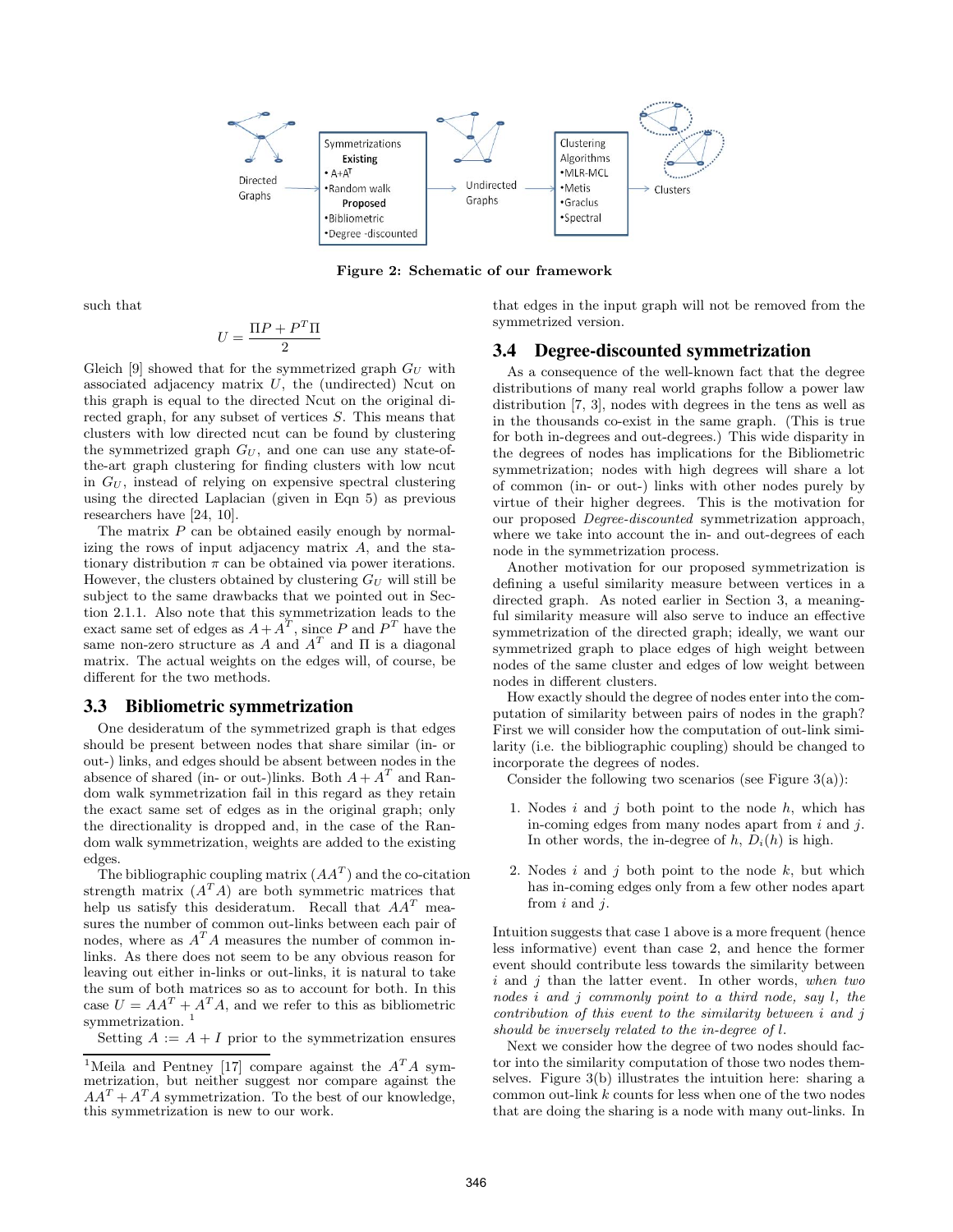other words, the out-link similarity between i and j should be inversely related to the out-degrees of i and j.

We have determined qualitatively how we should take the in- and the out-degrees of the nodes into account, but the exact form of the relationship remains to be specified. We have found experimentally that discounting the similarity by the square root of the degree yields the best results; making the similarity inversely proportional to the degree itself turned out to be an excessive penalty.

With the above insights, we define the out-link similarity or degree-discounted bibliographic coupling between the nodes i and j as follows:  $(D_0$  is the diagonal matrix of outdegrees, and  $D<sub>o</sub>(i)$  is short-hand for  $D<sub>o</sub>(i, i)$ . Similarly  $D<sub>i</sub>$ is the diagonal matrix of in-degrees.  $\alpha$  and  $\beta$  are the discounting parameters. )

$$
B_d(i,j) = \frac{1}{D_o(i)^{\alpha} D_o(j)^{\alpha}} \sum_{k} \frac{A(i,k)A(j,k)}{D_i(k)^{\beta}}
$$

$$
= \frac{1}{D_o(i)^{\alpha} D_o(j)^{\alpha}} \sum_{k} \frac{A(i,k)A^{T}(k,j)}{D_i(k)^{\beta}}
$$

Note that the above expression is symmetric in  $i$  and  $j$ . It can be verified that the entire matrix  $B_d$  with its  $(i, j)$  entries specified as above can be expressed as:

$$
B_d = D_o^{-\alpha} A D_i^{-\beta} A^T D_o^{-\alpha}
$$
 (6)

Our modification for the co-citation (in-link similarity) matrix is exactly analogous to the above discussion; we proceed to directly give the expression for the matrix  $C_d$  containing the degree-discounted co-citation or in-link similarities between all pairs of nodes.

$$
C_d = D_i^{-\beta} A^T D_o^{-\alpha} A D_i^{-\beta} \tag{7}
$$

The final degree discounted similarity matrix  $U_d$  is simply the sum of  $B_d$  and  $C_d$ .

$$
U_d \quad = \quad B_d + C_d
$$

Empirically we have found  $\alpha = \beta = 0.5$  to work the best. Using  $\alpha = \beta = 1$  penalized hub nodes excessively, while smaller values such as  $0.25$  were an insufficient penalty. Penalizing using the log of the degree (similar to the IDF transformation [16]) was also an insufficient penalty. Therefore, the final degree-discounted symmetrization is defined as follows:

$$
U_d = D_o^{-1/2} A D_i^{-1/2} A^T D_o^{-1/2} + D_i^{-1/2} A^T D_o^{-1/2} A D_i^{-1/2}
$$
\n(8)

We point out that the degree-discounting intuition has been found to be effective for solving other problems on directed graphs previously. In the context of node ranking, Ding et al. [6] combine the mutual re-inforcement of HITS with the degree-discounting of PageRank to obtain ranking algorithms that are intermediate between the two. In the context of semi-supervised learning, Zhou et al. [25] propose to regularize functions on directed graphs so as to force the function to change slowly on vertices with high normalized in-link or out-link similarity.

## **3.5 Pruning the symmetrized matrix**

One of the main advantages of Degree-discounted symmetrization over Bibliometric symmetriation  $(AA<sup>T</sup> + A<sup>T</sup>A)$ is that it is much easier to prune the resulting matrix.  $AA<sup>T</sup> +$ 

 $A<sup>T</sup>A$  and the Degree-discounted similarity matrix  $U<sub>d</sub>$  share the same non-zero structure, but the actual values are, of course, different. For big real world graphs, the full similarity matrix has far too many non-zero entries and clustering the entire resulting undirected graph is very timeconsuming. For this reason, it is critical that it be possible for us to pick a threshold so as to be able to retain only those entries in the matrix which pertain to sufficiently similar pairs of nodes. However, picking a threshold for  $AA^T + A^T A$ can be very hard; as the degrees of nodes are not taken into account, the hub nodes in the graph generate a large number of non-zero entries with high non-zero values (this is because hubs will tend to share a lot of out-links and in-links with a lot of nodes just by virtue of their having high degrees). When we set a high threshold so as to keep the matrix sparse enough to be able to cluster in a reasonable amount of time, many of the rows corresponding to the other nodes become empty. When we lower the threshold in response, the matrix becomes very dense and it becomes impractical to cluster such a dense matrix.

This problem is considerably reduced when applying Degreediscounted symmetrization. This is because the matrix entries involving hub nodes no longer are the largest; this lets us choose a threshold such that when we retain only matrix entries above the threshold, we have a matrix that is sufficiently sparse and at the same time covers the majority of nodes in the graph.

## **3.6 Complexity analysis**

The time complexity in general for multiplying dense matrices is  $O(n^{2.8})$  using Strassen's algorithm, where *n* is the number of rows/columns. However, since our matrices are sparse, we can do significantly better than that. Each node  $i$ that has  $d_i$  connections (either through in-links or out-links), contributes to the similarity between each of the  $\binom{d_i}{2}$  pairs of nodes it connects to. Therefore, the total number of similarity contributions that will need to be computed and added up is  $\sum_i d_i^2$ , which means that a new upper bound on the time complexity of the similarity computation is  $O(\sum_i d_i^2)$ . We can further improve upon this by exploiting the fact that we only want to compute those entries in the similarity matrix which are above a certain prune threshold. Bayardo et. al. [2] outline approaches for curtailing similarity computations that will provably lead to similarities lower than the prune threshold, and which can enable significant speedups compared to computing all the entries in the similarity matrix.

In terms of space complexity, the similarity computation requires no extra space in addition to that required to store the similarities themselves.

## **4. EXPERIMENTAL SETUP**

## **4.1 Datasets**

We perform experiments using four real datasets, detailed below. Also see Table 1.

1. Wikipedia: This is a directed graph of hyperlinks between Wikipedia articles. We downloaded a snapshot of the entire Wikipedia corpus from the Wikimedia foundation <sup>2</sup> (Jan–2008 version). The corpus has nearly 12 million articles, but a lot of these were insignificant or noisy articles

<sup>2</sup> http://download.wikimedia.org/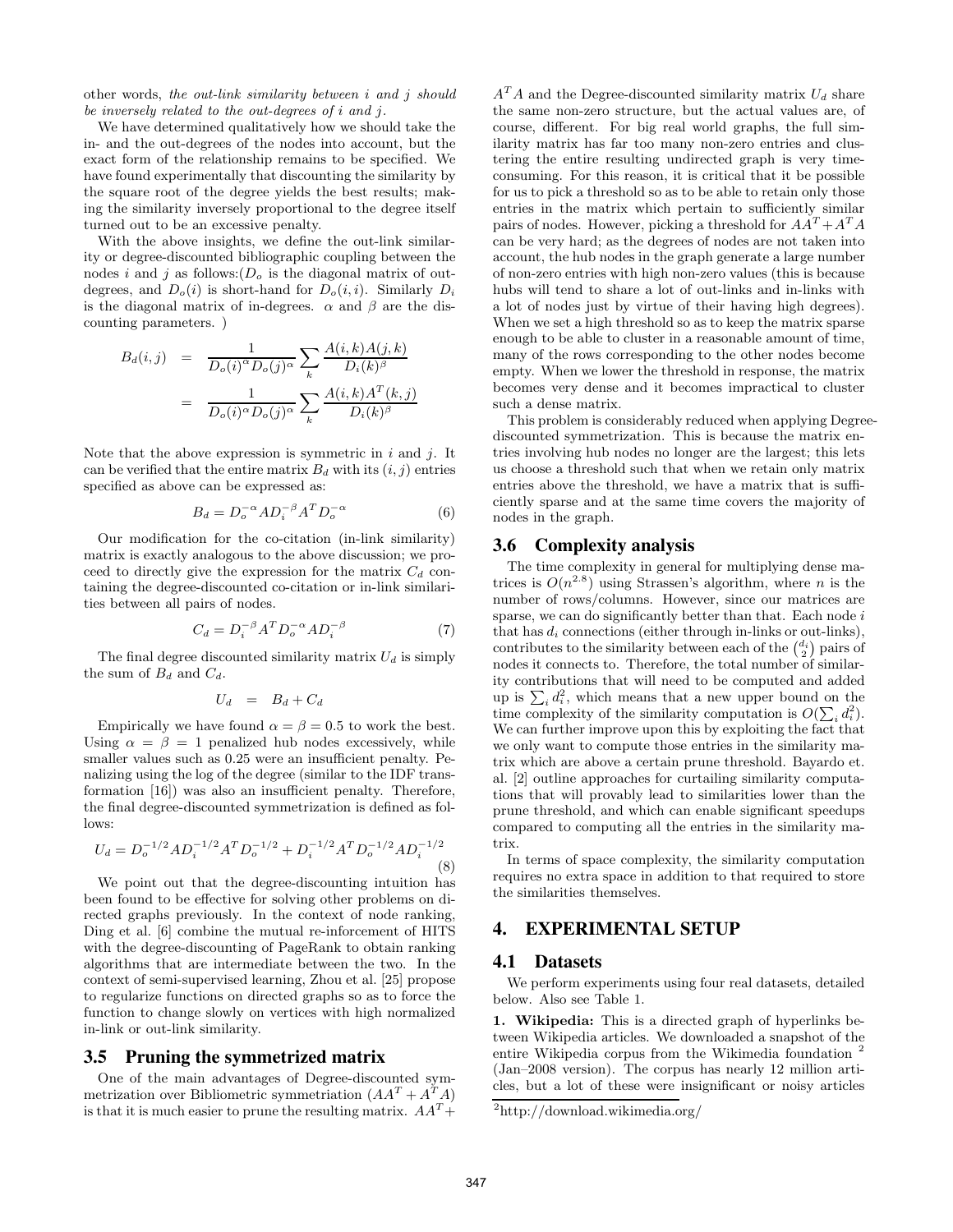



(a) If the nodes i and j both point to a hub node h with many incoming edges (left), that should contribue lesser to their similarity than if they commonly point to a non-hub node  $k$  (right)

(b) All else equal, the node  $i$  should be less similar to the hub node h which has many out-going edges (left) when compared to the non-hub node  $j$  (right).

Figure 3: Scenarios illustrating the intuition behind degree-discounting.

| Dataset     | Vertices  | Edges      |      | Percentage of symmetric links   No. of ground truth categories |
|-------------|-----------|------------|------|----------------------------------------------------------------|
| Wikipedia   | 1.129.060 | 67,178,092 | 42.1 | 17950                                                          |
| Cora        | 17.604    | 77.171     | 77   | 76                                                             |
| Flickr      | 0.861,228 | 22,613,980 | 62.4 | N.A.                                                           |
| Livejournal | 5.284.457 | 77.402.652 | 73.4 | N.A                                                            |

### Table 1: Details of the datasets

that we removed as follows. First, we retained only those articles with an abstract, which cut the number of articles down to around 2.1 million. We then constructed the directed graph from the hyperlinks among these pages and retained only those nodes with out-degree greater than 15. We finally obtained a directed graph with 1,129,060 nodes and 67,178,092 edges, of which 42.1% are bi-directional.

Pages in Wikipedia are assigned to one or more categories by the editors (visible at the bottom of a page), which we used to prepare ground truth assignments for the pages in our dataset. We removed the many categories that are present in Wikipedia for housekeeping purposes (such as "Articles of low significance", "Mathematicians stubs"). We further removed categories which did not have more than 20 member pages in order to remove insignificant categories. We obtained 17950 categories after this process. Note that these categories are not disjoint, i.e. a page may belong to multiple categories (or none). Also, 35% of the nodes in the graph do not have any ground truth assignment.

2. Cora: This is a directed graph of CS research papers and their citations. It has been collected and shared by Andrew McCallum <sup>3</sup> . Besides just the graph of citations, the papers have also been manually classified into 10 different fields of CS (such as AI, Operating Systems, etc.), with each field further sub-divided to obtain a total of 70 categories at the lowest level. Again, 20% of the nodes have not been assigned any labels.We utilize the classifications at the lowest level (i.e. 70 categories) for the sake of evaluation. This graph consists of 17,604 nodes with 77,171 directed edges. Note that although symmetric links are, strictly speaking, impossible in citation networks (two papers cannot cite one another as one of them will need to have been written before the other), there is still a small percentage (7.7%) of symmetric links in this graph due to noise.

3. Flickr and 4. Livejournal:These are large scale directed graphs, collected by the Online Social Networks Research group at The Max Planck Institute [19]. The number of nodes and edges for these datasets can be found in Table 1. We use these datasets only for scalability evaluation as we do not have ground truth information for evaluating effectiveness of discovered clusters.

## **4.2 Setup**

We compare four different graph symmetrization methods described in Section 3. For Random walk symmetrization, the stationary distribution was calculated with a uniform random teleport probability of 0.05 in all cases. We clustered the symmetrized graphs using MLR-MCL [20], Metis [12] and Graclus [5]. We are able to show the results of Graclus only on the Cora dataset as the program did not finish execution on any of the symmetrized versions of the Wikipedia dataset. Note that the number of output clusters in MLR-MCL can only be indirectly controlled via changing some other parameters of the algorithm; for this reason there is a slight variation in the number of clusters output by this algorithm for different symmetrizations.

We also compare against the BestWCut algorithm described by Meila and Pentney [17], but on the Cora dataset alone, as the algorithm did not finish execution on the Wikipedia dataset. It bears emphasis that BestWCut is not a symmetrization method. The directed spectral clustering of Zhou et. al. [24] did not finish execution on any of our datasets.

All the experiments were performed on a dual core machine (Dual 250 Opteron) with 2.4GHz of processor speed and 8GB of main memory. However, the programs were single-threaded so only one core was utilized. The software for each of the undirected graph clustering algorithms as well as BestWCut [17] was obtained from the authors' respective webpages. We implemented the different symmetrization methods in C, using sparse matrix representations.

#### **4.3 Evaluation method**

The clustering output by any algorithm was evaluated

<sup>3</sup> http://www.cs.umass.edu/ mccallum/code-data.html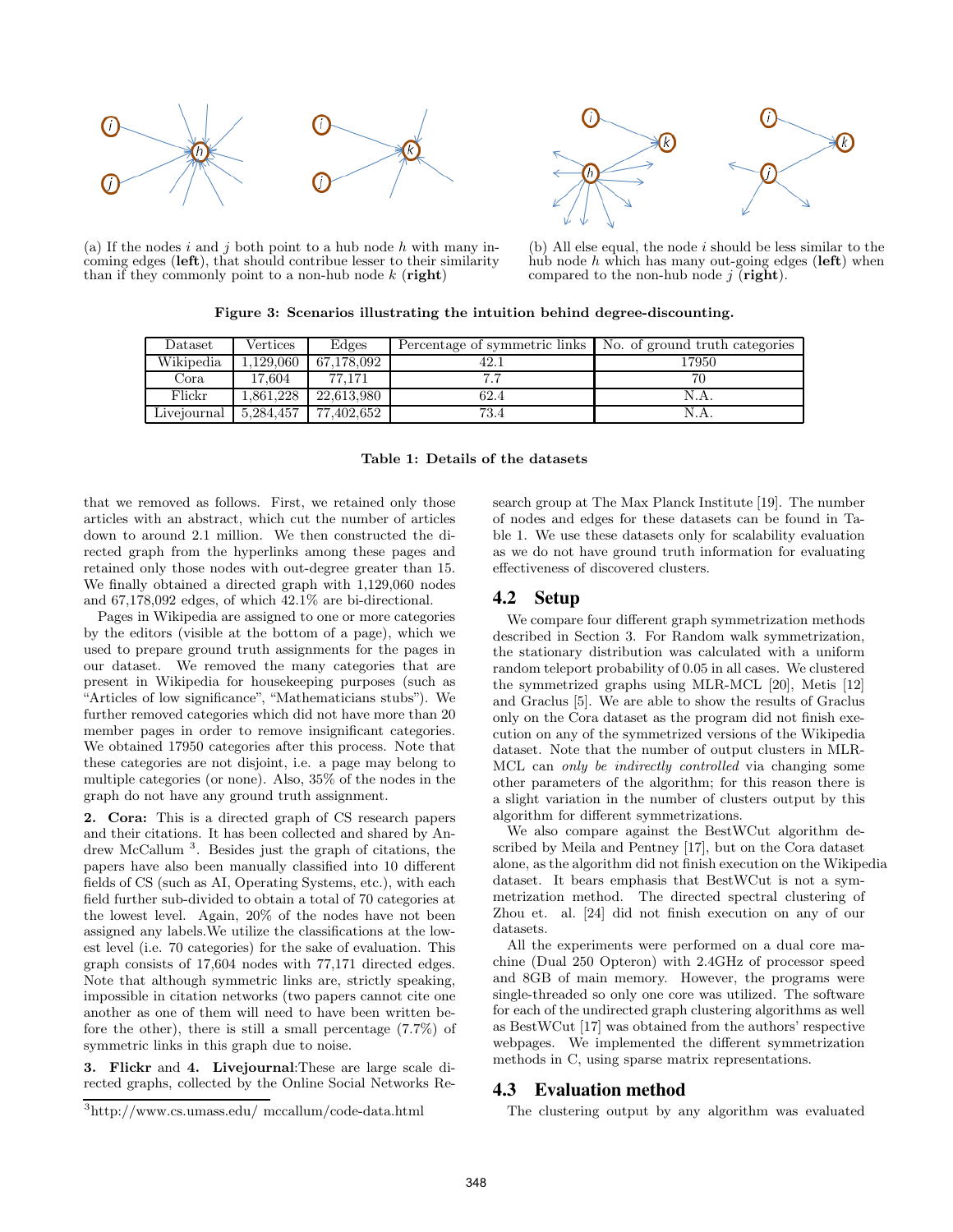Distribution of node degrees of symmetrized graphs of Wikipedia

![](_page_6_Figure_1.jpeg)

Figure 4: Distributions of node degrees for different symmetrizations of Wikipedia.

with respect to the ground truth clustering as follows. Let the output clustering be  $\mathcal{C} = \{C_1, C_2, \ldots, C_i, \ldots, C_k\}$ . For any output cluster  $C_i$ , the precision and recall of this cluster against a given ground truth category, say  $G_j$ , are defined as:  $Prec(C_i, G_j) = \frac{|C_i \cap G_j|}{|C_i|}$  and  $Rec(C_i, G_j) = \frac{|C_i \cap G_j|}{|G_j|}$ . The F-measure  $F(C_i, G_j)$  is the harmonic mean of the precision and the recall. We match each output cluster  $C_i$  with the ground truth cluster  $G_j$  for which  $F(C_i, G_j)$  is the highest among all ground truth clusters. This is the F-measure that is subsequently associated with this cluster, and is referred to as  $F(C_i)$ ; i.e.

$$
F(C_i) = \max_j F(C_i, G_j)
$$

The average F-measure of the entire clustering  $\mathcal C$  is defined as the average of the F-measures of all the clusters, weighted by their sizes (i.e. we compute the micro-averaged F-measure).

$$
Avg.F(\mathcal{C}) = \frac{\sum_{i} |C_i| * F(C_i)}{\sum_{i} |C_i|}
$$

# **5. RESULTS**

#### **5.1 Characteristics of symmetrized graphs**

The number of edges in the resulting symmetrized graph for each symmetrization method for the different datasets is given in Table 2, along with the pruning thresholds used. To obtain more insight into the structure of the symmetrized graphs, we analyze the distribution of node degrees in the case of Wikipedia (see Figure 4). Note that  $A + A<sup>T</sup>$  and Random Walk have the same distributions, as they have the same set of edges. The Degree-discounted method ensures that most nodes have medium degrees in the range of 50- 200 (which is about the size of the average cluster [15]), and completely eliminates hub nodes. These properties enable subsequent graph clustering algorithms to perform well. The Bibliometric graph, on the other hand, has many nodes with both very low degrees, as well as many hub nodes, making clustering the resulting graph difficult. The  $A + A^T$  graph also has more hub nodes than the Degree-discounted graph.

#### **5.2 Results on Cora**

Results pertaining to cluster quality as well as clustering time on the Cora dataset are shown in Figures 5 and 6.

Figure 5 (a) compares the Avg. F scores obtained using MLR-MCL with different symmetrizations. For all symmetrizations, the performance reaches a peak at 50-70 clusters, which is close to the true number of clusters (70). With fewer clusters, the precision is adversely impacted, while a greater number of clusters affects the recall. Degreediscounted symmetrization on the whole yields better F scores than the other methods, and also achieves the best overall Fvalue of 36.62. Bibliometric symmetrization also yields good F-scores with a peak of 34.92, and marginally improves on Degree-discounted for higher number of clusters.  $A + A<sup>T</sup>$ and Random walk perform similarly and are relatively poor compared to the other two methods. Figure 5 (b) shows the effectiveness of different symmetrizations, this time using a different clustering algorithm, Graclus. Degree-discounted symmetrization clearly delivers improvements over the other symmetrizations in this case as well. This shows that multiple clustering algorithms can benefit from the proposed symmetrizations.

Figure 6 (a) fixes the symmetrization to Degree discounted and compares MLR-MCL, Graclus and Metis with Meila and Pentney's BestWCut [17]. The peak F score achieved by BestWCut is 29.94, while the peak F-scores for MLR-MCL, Graclus and Metis are 36.62, 34.69 and 34.30 respectively. Therefore Degree-discounted symmetrization combined with any of the three clustering algorithms - either MLR-MCL, Graclus or Metis - comfortably outperforms BestWCut. Using MLR-MCL, Degree-discounted symmetrization improves upon BestWCut by 22%.

Figure 6 (b) compares cluster times of MLR-MCL, Graclus and Metis with Degree-discounted symmetrization against the time taken by BestWCut. All three are much faster than BestWCut. The slow performance of BestWCut is because of the need for expensive eigenvector computations, which none of the other three algorithms involve.

## **5.3 Results on Wikipedia**

We next turn to cluster quality and timing results on Wikipedia, depicted in Figures 7 and 8. In general, this dataset was harder to cluster than the Cora dataset, with an overall peak Avg. F score of 22.79, compared to 36.62 for Cora. Note that we do not have any results from Best-WCut [17] on this dataset as it did not finish execution.

Figure 7 (a) and (b) compares the Avg. F scores with different symmetrizations using MLR-MCL and Metis.Degreediscounted symmetrization yields the best Avg F scores, with a peak F value of 22.79.  $A + A<sup>T</sup>$  gives the next best results, with a peak F value of 20.31. These peak scores were obtained using MLR-MCL. Metis on Degree-discounted symmetrization achieves a peak F-value of 20.15, a significant 27% improvement on the next best F-value of 15.95, achieved using  $A + A<sup>T</sup>$ . Therefore Degree-discounted symmetrization benefits both MLR-MCL and Metis. The performance of Random Walk is slightly worse than  $A + A^T$  but is otherwise similar. We do not report Metis combined with Random Walk symmetrization as the program crashed when run with this input. Bibliometric performs very poorly, with F scores barely touching 13%. The main reason for the poor performance of Bibliometric is that explained in Section 3.5 - even though we pruned the outputs of both Bibliometric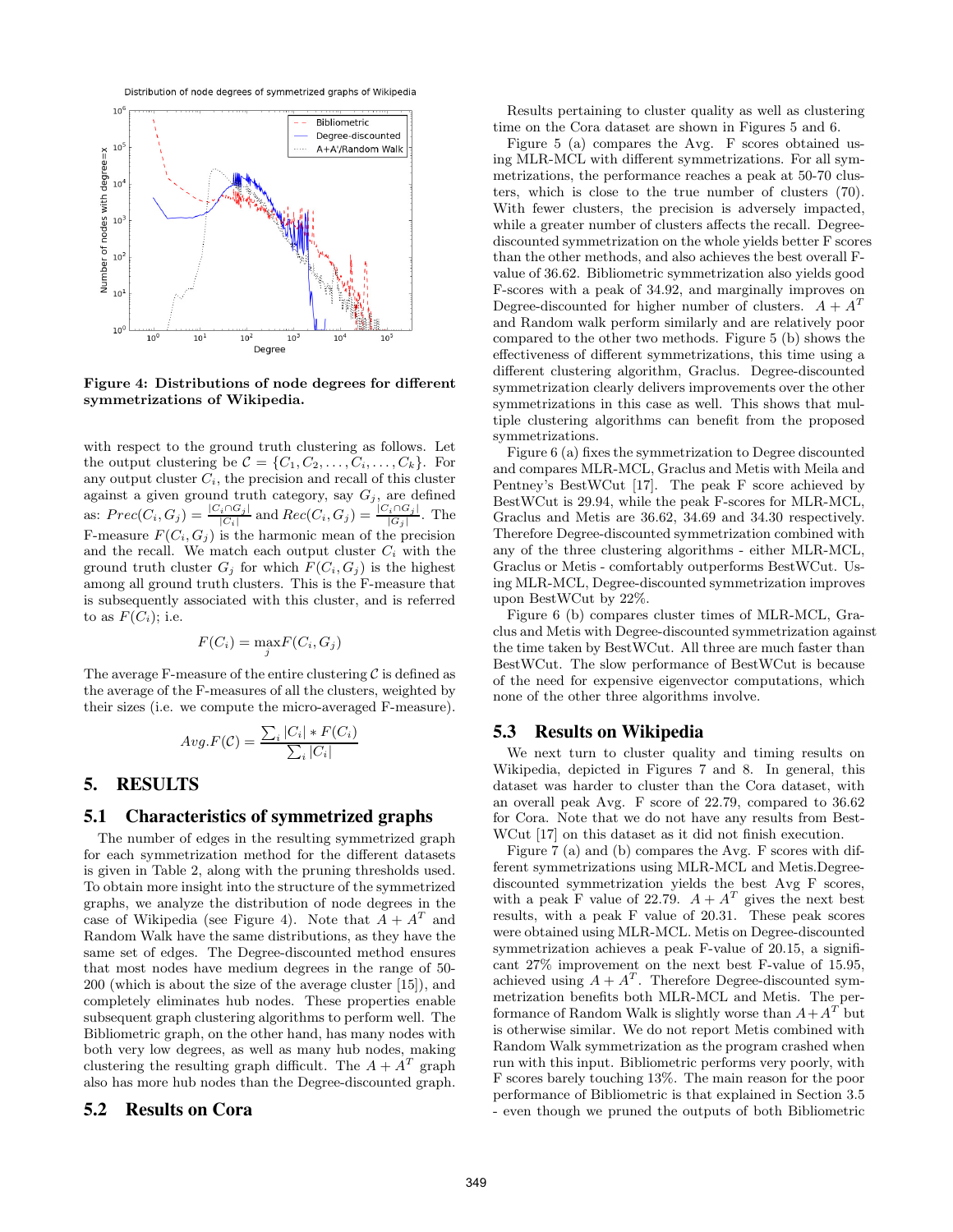| Dataset     | Random Walk<br>$A+A$ | <b>Bibliometric</b> |           | Degree-discounted |           |
|-------------|----------------------|---------------------|-----------|-------------------|-----------|
|             | Edges                | Edges               | Threshold | Edges             | Threshold |
| Wikipedia   | 53,017,527           | 85,035,548          | 25        | 80,373,184        | 0.01      |
| Flickr      | 15.555.041           | 79,765,961          | 20        | 45, 167, 216      | 0.01      |
| Cora.       | 74.180               | 986.444             |           | 986.444           |           |
| Livejournal | 51,352,001           | 143,759,001         |           | 91,624,309        | 0.025     |

Table 2: Number of edges for various symmetrization strategies, and the pruning thresholds used.

![](_page_7_Figure_2.jpeg)

Figure 5: Effectiveness of symmetrizations on Cora using (a) MLR-MCL and (b) Graclus, as the clustering algorithms.

![](_page_7_Figure_4.jpeg)

Figure 6: Comparison of Degree-discounted symmetrization vs. Meila and Pentney's BestWCut w.r.t. (a) Effectiveness and (b) Speed.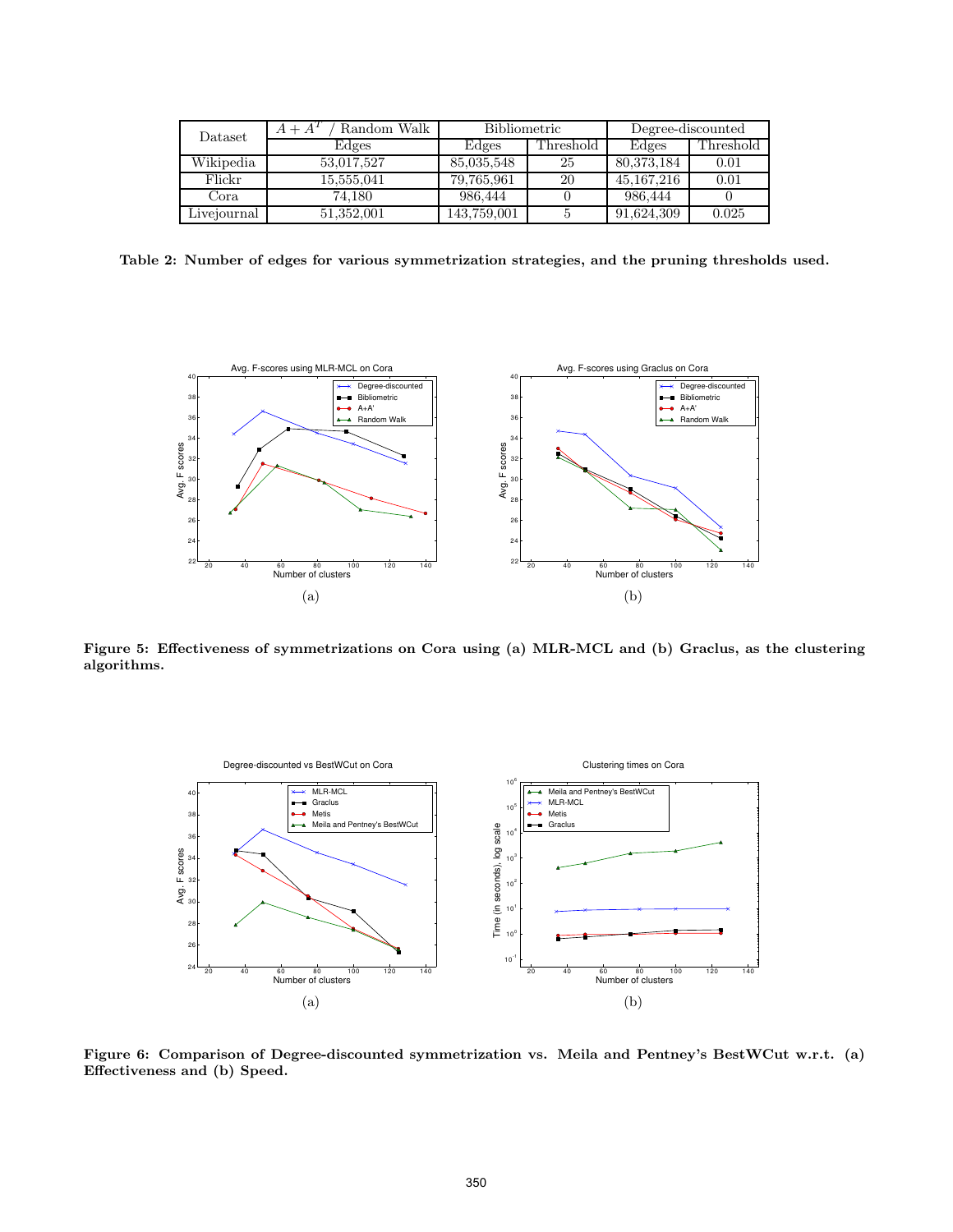![](_page_8_Figure_0.jpeg)

Figure 7: Effectiveness of symmetrizations on Wikipedia using (a) MLR-MCL and (b) Metis, as the clustering algorithms.

![](_page_8_Figure_2.jpeg)

Figure 8: Clustering times on Wikipedia using (a) MLR-MCL and (b) Metis, as the clustering algorithms.

![](_page_8_Figure_4.jpeg)

Figure 9: Clustering times using MLR-MCL on (a) Flickr and (b) LiveJournal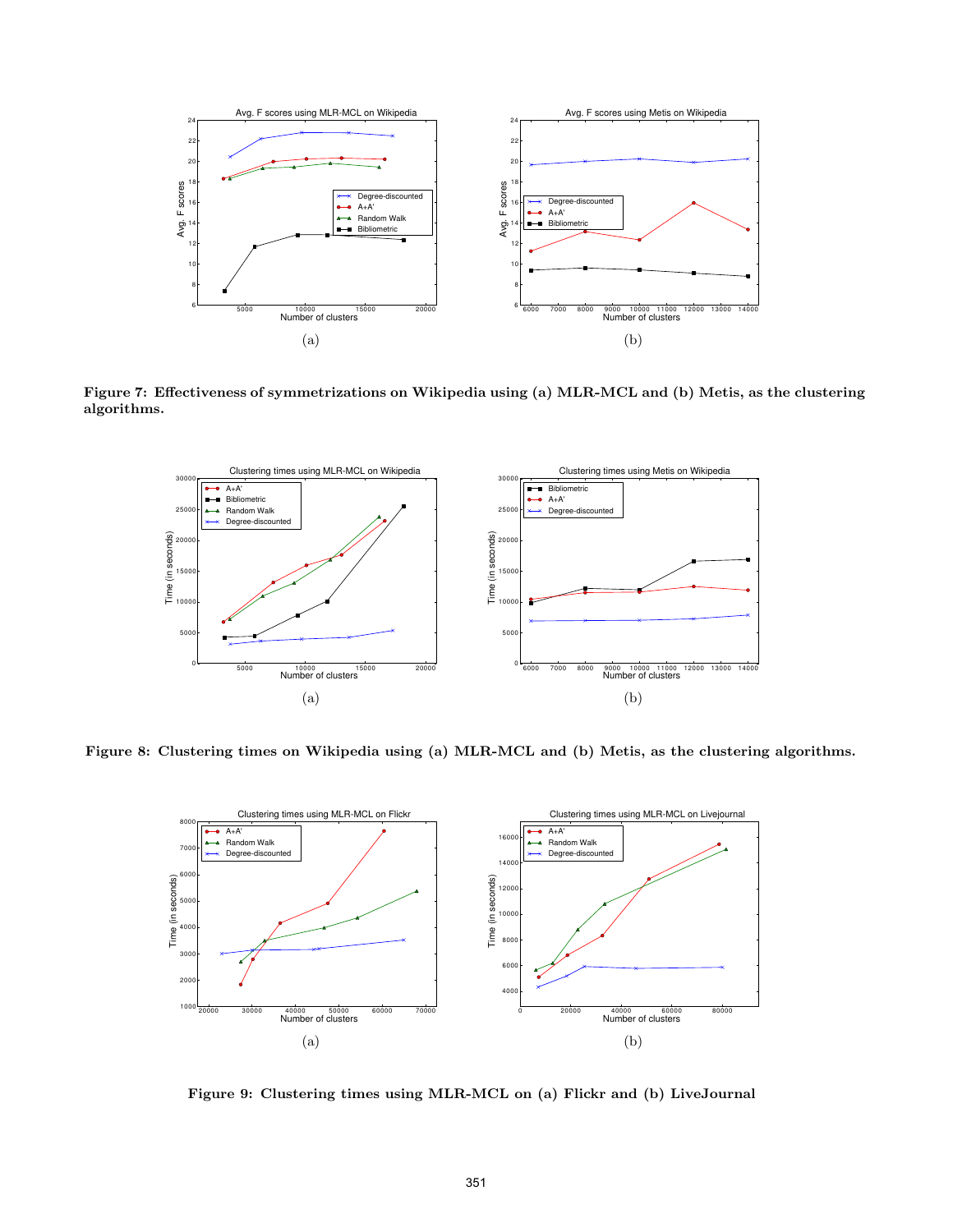| Threshold | No. of edges | MLR-MCL |      | Metis |      |
|-----------|--------------|---------|------|-------|------|
|           |              | score   | Time | score | Time |
| 0.010     | 80,373,184   | 22.47   | 4225 | 20.15 | 7010 |
| 0.015     | 73.273.127   | 22.45   | 3615 | 20.06 | 4488 |
| 0.020     | 50,801,885   | 22.27   | 1912 | 20.04 | 1399 |
| 0.025     | 37,663,652   | 21.72   | 1039 | 19.86 | 547  |

Table 3: Effect of varying pruning threshold

and Degree-discounted symmetrizations so that they contained a similar number of edges (around 80 milion), the Bibliometric graph still ended up with nearly 50% of the nodes as singletons. It is worth mentioning that there was no such problem with Degree-discounted.

Figure 8 (a) and (b) show the time to cluster different symmetrizations using MLR-MCL and Metis. We find that both MLR-MCL and Metis execute faster with Degree-discounted, than any of the other symmetrizations. The difference becomes more pronounced with increasing number of clusters; MLR-MCL executes nearly 4.5 to 5 times faster on Degreediscounted as compared to the other symmetrizations in the high clusters range (16000-18000). We believe that the absence of hub nodes (as can be seen in Fig 4), coupled with clearer cluster structures in the Degree-discounted graph explains its better performance. It is also interesting to note that on this dataset MLR-MCL is on average significantly faster (2000s) than Metis on the degree-discounted transformation.

#### *5.3.1 Varying the prune threshold*

How does the performance of Degree-discounted symmetrization change as we change the pruning threshold i.e. as more or fewer edges are retained in the graph? We experimented with four different thresholds. The obtained Avg F scores as well as times to cluster are given in Table 5.3.1, for both MLR-MCL and Metis. The trends depicted in the table accord very well with our intuition; as we raise the threshold, there are fewer edges in the graph, and there is a gradual drop in the cluster quality, but which is compensated by faster running times. In fact, even with a threshold of 0.025, and having only 60% as many edges as  $A + A<sup>T</sup>$ , Degreediscounted+MLR-MCL still yields an F score of 21.72 (compared to 20.2 for  $A + A<sup>T</sup>$  and clusters in 1039 seconds (compared to nearly 23000 seconds for  $A + A<sup>T</sup>$ ). The trends are very similar for Metis as well.

These results also suggest that there is no single "correct" pruning threshold. Lower prune thresholds retain more edges in the symmetrized graphs and result in higher clustering accuracies, but on the flip side, take longer to cluster. Higher prune thresholds mean the accuracy may be lower, but the graph is also clustered faster. The user may therefore select a prune threshold according to their computational constraints. One can compute all the similarities corresponding to a small random sample of the nodes, and choose a prune threshold such that the average degree when this threshold is applied to the random sample approximates the final average degree that the user desires. For many real networks, an average degree of 50-150 in the symmetrized graph seems most reasonable, since this is the size of typical clusters in such networks [15].

## **5.4 Results on Livejournal and Flickr**

In Figure 9(a) and (b), we show clustering times using

| $\alpha$ | ß            | F-score on Cora | F-score on Wiki |
|----------|--------------|-----------------|-----------------|
| 0        | $\mathbf{0}$ | 28.48           | 9.42            |
| $\log$   | log          | 30.92           | 19.43           |
| 0.25     | $0.25\,$     | 30.79           | 18.13           |
| 0.5      | 0.5          | 31.66           | 20.15           |
| 0.75     | 0.75         | 29.82           | 19.97           |
| 1.0      | 1.0          | 30.58           | 18.70           |
| 0.25     | 0.50         | 30.42           | 19.79           |
| 0.25     | 0.75         | 31.42           | 19.52           |
| 0.50     | 0.25         | 30.51           | 18.65           |
| 0.50     | 0.75         | 30.93           | 20.04           |
| 0.75     | $0.25\,$     | 30.07           | 18.42           |
| 0.75     | 0.50         | 31.07           | 19.38           |

Table 4: Effect of varying  $\alpha, \beta$  (Metis). The best results are indicated in bold.

MLR-MCL on the Livejournal and Flickr datasets. We could not evaluate cluster quality for lack of ground truth data. We do not report results on Bibliometric, since it is clear from the number of singletons for that transformation (see Table 2) that it is not viable for such large scale graphs. The trends for these datasets closely mimic the trends in Wikipedia, with Degree-discounted symmetrization once again proving at least two times as fast to cluster as the others at the higher range of the number of clusters. Similar to Wikipedia, the main reason for the faster performance of Degree-discounted symmetrization is the absence of hub nodes in the symmetrized graphs and a clearer cluster structure (the normalized cuts [21, 5] obtained from clustering the Degree-discounted symmetrized graphs are much lower than those obtained using the original graph, indicating the presence of well-separated clusters in the former).

## **5.5** Effect of varying  $\alpha$  and  $\beta$

We next examine the effect of varying the out-degree discount parameter  $\alpha$  and the in-degree discount parameter  $\beta$ . The Avg. F-scores obtained by clustering the symmetrized graph using Metis for a specific configuration of  $\alpha$  and  $\beta$  is shown in Table 5.5 (for ease of comparison, the number of clusters is fixed at 70 for Cora and 10,000 for Wikipedia). In both the datasets, the best F-scores are obtained using  $\alpha = \beta = 0.5$ . However, doing degree-discounting using some configuration of  $\alpha$  and  $\beta$  is better than doing no degree discounting at all (shown as  $\alpha = \beta = 0$  in Table 5.5).

In fact, using  $\alpha = \beta = 0.5$  is similar to using L2-norms for normalizing raw dot-products, as done when computing cosine distance. Spertus et. al. [23] empirically compared six different similarity measures for the problem of community recommendation and found that L2-normalization performed the best. Hence, it is not suprising that  $\alpha = \beta = 0.5$ should similarly work well for us across different datasets.

#### **5.6 Significance of obtained improvements**

We emphasize that the improvements obtained using Degreediscounted symmetrizations are significant, both in the practical and the statistical sense. MLR-MCL, Graclus and Metis are quite different clustering algorithms, and combining any of them with the Degree-discounted symmetrization resulted in significant improvements over baseline approaches in terms of quality (in the range of 10-30%), as well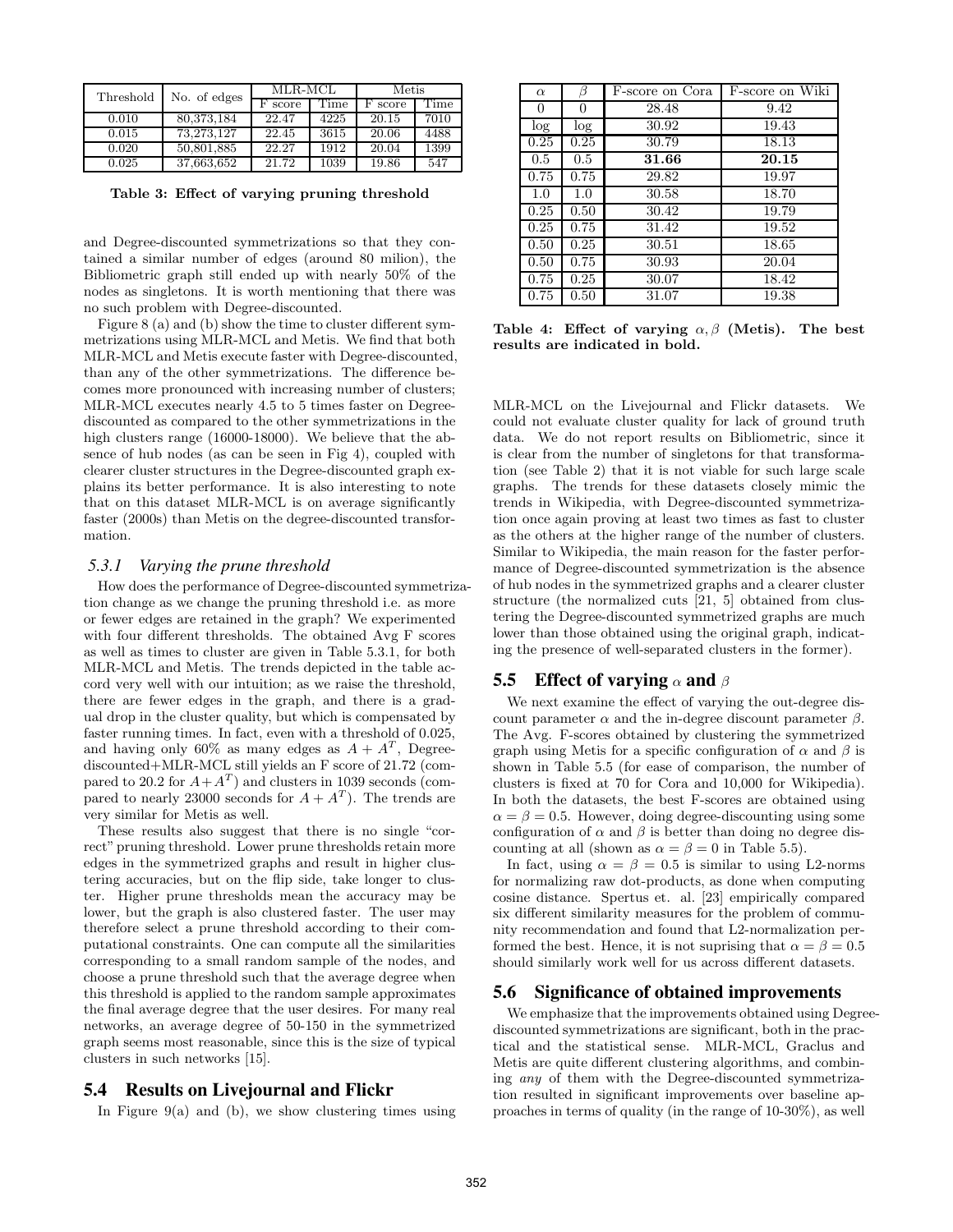as in terms of clustering time (2-5 times speedup on millionplus node graphs). We also found that the improvements obtained using Degree-discounted symmetrization over the baseline approaches were highly statistically significant. We used the very general paired binomial sign test to test the null hypothesis that there is no improvement. The sign test makes no assumptions about the underlying test distribution, and hence is suitable in our situation since we do not actually know the underlying test distribution. It was applied as follows. We count the number of graph nodes that were correctly clustered in one clustering but not in the other clustering (in a paired fashion i.e. each node in one clustering is compared with the same node in the other clustering), and also the other way around. The probability of the obtained counts (or more extreme counts) arising from the null hypothesis, calculated using the binomial distribution with p=0.5, gives us the final p-value. Small p-values tell us that the observed improvements are unlikely to have occured by random chance.

The improvements in clustering accuracy reported above are all highly statistically significant. On Cora, MLR-MCL's improvement using Degree-discounted symmetrization over using  $A + A^T$  is significant with p-value 1.0E-312, and the improvement over BestWCut is significant with p-value 1.0E-112. Similarly, the improvement of Graclus using Degreediscounted symmetrization over using  $A + A<sup>T</sup>$  is significant with p-value 1.0E-36, and the improvement over using Best-WCut is significant with p-value 1.0E-44. The improvement of Metis over using BestWCut is significant with p-value 1.0E-79. Coming to Wiki, MLR-MCL's improvement when using Degree-discounted over  $A + A<sup>T</sup>$  is significant with pvalue 1.0E-3367. The improvement for Metis is also significant with p-value 1.0E-22767.

## **5.7 A case study of Wikipedia clusters**

Why exactly does Degree-discounted symmetrization outperform other methods? We give some intuition on this question using examples of Wikipedia clusters that were successfully extracted through this method but not with the other symmetrizations. Note that these example clusters were recovered by both MLR-MCL as well as Metis and is thus independent of the clustering algorithms.

A typical example is the cluster consisting of the plant species belonging to the genus Guzmania. The in-links and out-links of this group is shown in Figure 10. Example cluster consisting of plants belonging to the Guzmania family. The first notable fact about this cluster is that none of the cluster members links to one another, but they all point to some common pages - e.g. "Poales", which is the Order containing the Guzmania genus; "Ecuador", which is the country that all of these plants are endemic to; and so on. All group members are commonly pointed to by the Guzmania node as well as point to it in return.

Note that this cluster is not an isolated example. Clusters involving lists of objects particularly were found to satisfy a similar pattern to the Guzmania cluster. Other examples include Municipalities in Palencia, Irish cricketers, Lists of birds by country etc.

These examples provide empirical validation of our hypothesis - laid out in Section 3 and Figure 1 - that in-link and out-link similarity, and not inter-linkage, are the main clues to discovering meaningful clusters in directed graphs.

![](_page_10_Figure_7.jpeg)

Figure 10: The subgraph of Wikipedia consisting of plant species of the genus Guzmania and their inlinks and out-links.

# **5.8 Top-weight edges in Wikipedia symmetrizations**

We pick the top-weighted edges in the different symmetrizations of Wikipedia to gain a better understanding into their workings. The top 5 edges from Degree-discounted, Bibliometric and Random Walk symmetrizations are shown in Table 5. Bibliometric heavily weights edges involving hub nodes such as 'Area', 'Population density' etc ('Area' has an in-degree of 71,146, e.g.), as expected. Similarly, Random walk heavily weights edges involving nodes with high Page Rank, which also typically tend to be hub nodes. The top-weighted edges of Degree-discounted, on the other hand, involve non-hub nodes with specific meanings; the particular examples listed in Table 5 are almost duplicates of one another.

# **6. CONCLUSION**

In this article, we have investigated the problem of clustering directed graphs through a two-stage process of symmetrizing the directed graph followed by clustering the symmetrized undirected graph using an off-the-shelf graph clustering algorithm. We presented Random Walk and Bibliometric symmetrizations, drawing upon previous work, and based on an analysis of their weaknesses, presented the Degreediscounted symmetrization. We compared the different symmetrizations extensively on large scale real world datasets w.r.t. both quality and scalability, and found that Degreediscounted symmetrization yields significant improvements in both areas. In future work, we would like to investigate the performance of our proposals in large-scale web scenarios involving the possibilities of spam and link fraud. Extending our approaches to bi-partite and multi-partite graphs also seems to be a promising avenue. Similarly, in addition to evaluation on real data we would like to validate results on synthetically controlled datasets. Unfortunately, we are aware of no synthetic graph generators for producing realistic directed graphs with known ground truth clusters. For instance the Kronecker graph generator [14] allows the generation of realistic directed networks - but does not come associated with a set of clusters with ground truth.

Acknowledgments: We thank the reviewers and Stratis Viglas for their thoughtful comments and suggestions. This work is supported in part by the following grants: NSF CA-REER IIS-0347662, RI-CNS-0403342,CCF-0702587 and IIS-